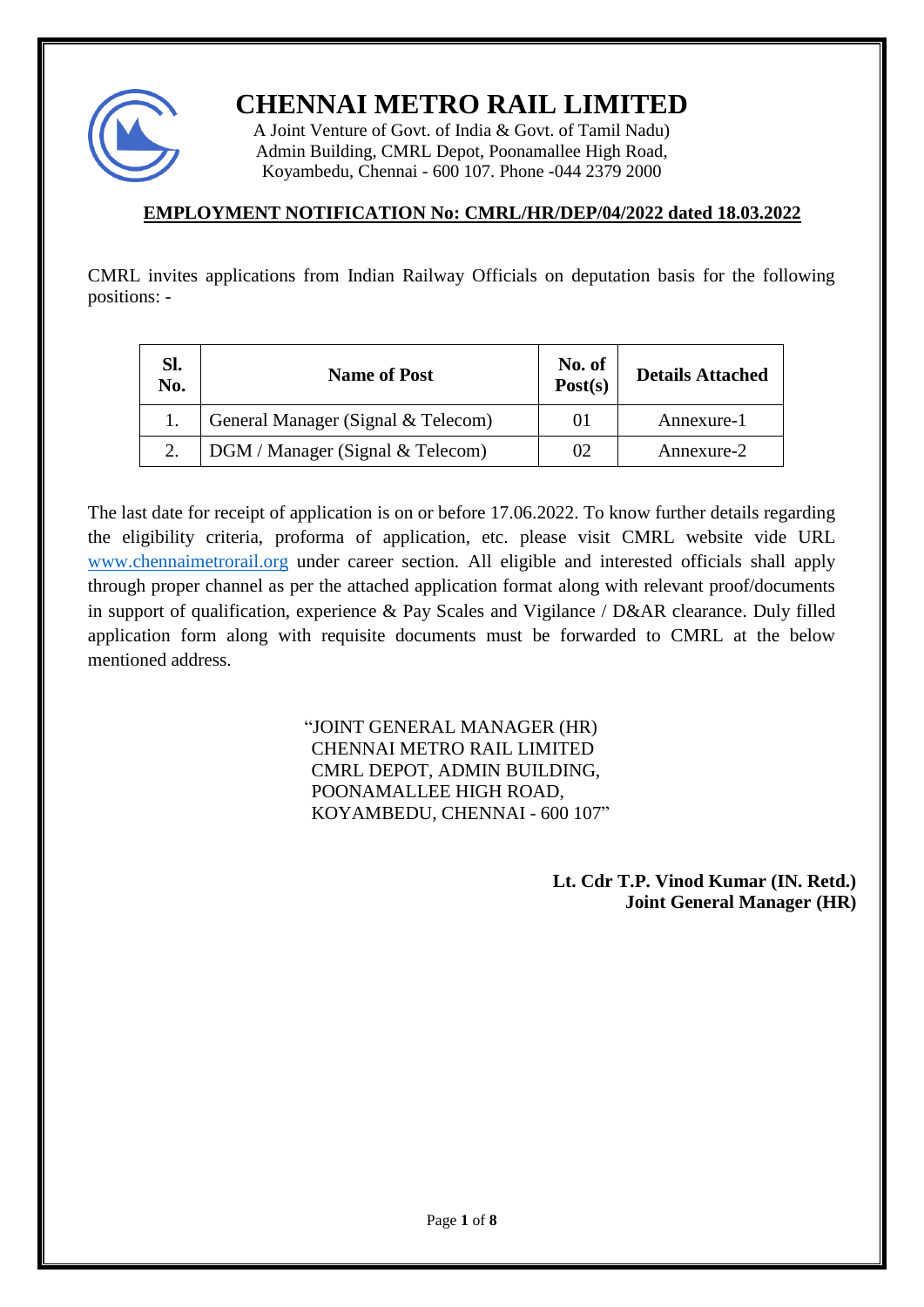# **CHENNAI METRO RAIL LIMITED**

### **Annexure - 1**

| 1              | Name of the post                 | <b>General Manager (Signal &amp; Telecom)</b>                                                                                                                                                                                                                                                                                                                                                                                                                                                                                                                                                                                                                                                                                                                                                                                                                                                                                                                                |
|----------------|----------------------------------|------------------------------------------------------------------------------------------------------------------------------------------------------------------------------------------------------------------------------------------------------------------------------------------------------------------------------------------------------------------------------------------------------------------------------------------------------------------------------------------------------------------------------------------------------------------------------------------------------------------------------------------------------------------------------------------------------------------------------------------------------------------------------------------------------------------------------------------------------------------------------------------------------------------------------------------------------------------------------|
| $\overline{2}$ | Service                          | IRSSE / Group 'A' / Signal & Telecom                                                                                                                                                                                                                                                                                                                                                                                                                                                                                                                                                                                                                                                                                                                                                                                                                                                                                                                                         |
| 3              | Scale of Pay for deputation post | (i) The deputationist shall be entitled to draw pay being<br>drawn in the parent organization. Additionally, deputation<br>allowance and project allowance at 10% of Basic Pay each<br>will be paid.<br>(or)<br>(ii) Option to draw equivalent cadre IDA pay scale in CMRL<br>with IDA, HRA and cafeteria allowances of 20% of Basic<br>pay.                                                                                                                                                                                                                                                                                                                                                                                                                                                                                                                                                                                                                                 |
| $\overline{4}$ | Number of Post                   | 1(One)                                                                                                                                                                                                                                                                                                                                                                                                                                                                                                                                                                                                                                                                                                                                                                                                                                                                                                                                                                       |
| 5              | Location                         | Chennai                                                                                                                                                                                                                                                                                                                                                                                                                                                                                                                                                                                                                                                                                                                                                                                                                                                                                                                                                                      |
| 6              | Age                              | Age not exceeding 55 years as on date of notification<br>i.e. 18-03-2022<br>(Age will be relaxed for deserving candidates)                                                                                                                                                                                                                                                                                                                                                                                                                                                                                                                                                                                                                                                                                                                                                                                                                                                   |
| $\overline{7}$ | Method of Recruitment            | On Deputation                                                                                                                                                                                                                                                                                                                                                                                                                                                                                                                                                                                                                                                                                                                                                                                                                                                                                                                                                                |
| 8              | Tenure of deputation             | Initial period of deputation will be for a period of 3 years,<br>which shall be extendable upto 5 years.                                                                                                                                                                                                                                                                                                                                                                                                                                                                                                                                                                                                                                                                                                                                                                                                                                                                     |
| 9              | Qualification & Experience       | Bachelor Degree in Electronics & Communication<br>(i)<br>Engineering (ECE) / Electrical & Electronics Engineering (EEE)<br>or a combination of any of these disciplines from a Govt.<br>recognized Institute / University approved by AICTE / UGC.<br>(ii) Should be in SAG grade with minimum of 20 years of<br>experience in design, installation, testing, commissioning &<br>operation<br>of Electronic<br>Interlocking<br>for<br>Railway<br>signalling, and<br>automatic<br>signalling system based on<br>AFTC/Axle Counter based track detection. Experience in Train<br>Protection & Warning Systems will be an added advantage.<br>Should have experience in tendering and contract<br>(iii)<br>management.<br>(iv) Implementation of design, installation, commissioning of<br>backbone OFC, copper or other cable, SDH & UHF equipment,<br>commissioning of LAN/VAN server, digital/IP exchanges, PA<br>System and Surveillance System will be an added advantage. |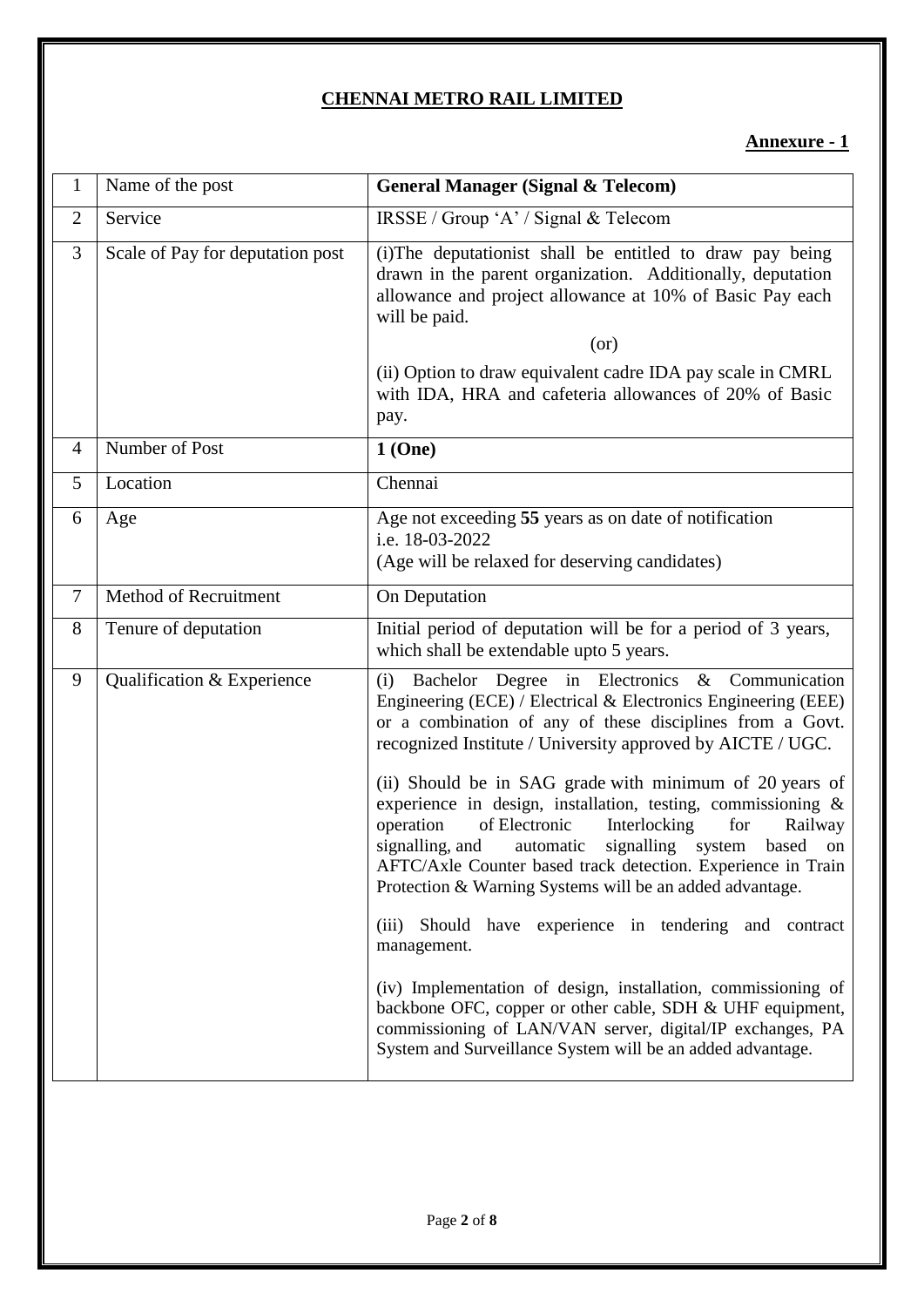## **CHENNAI METRO RAIL LIMITED**

# **Annexure - 2**

| $\mathbf{1}$   | Name of the post                    | Deputy General Manager (Signal & Telecom) /<br><b>Manager (Signal &amp; Telecom)</b>                                                                                                                                                                                                                                                                                                                                                                                       |
|----------------|-------------------------------------|----------------------------------------------------------------------------------------------------------------------------------------------------------------------------------------------------------------------------------------------------------------------------------------------------------------------------------------------------------------------------------------------------------------------------------------------------------------------------|
| $\overline{2}$ | Scale of Pay for<br>deputation post | (i) The deputationist shall be entitled to draw pay being drawn in the<br>parent organization. Additionally, deputation allowance and project<br>allowance at 10% of Basic Pay each will be paid.                                                                                                                                                                                                                                                                          |
|                |                                     | (or)                                                                                                                                                                                                                                                                                                                                                                                                                                                                       |
|                |                                     | (ii) Option to draw equivalent cadre IDA pay scale in CMRL with IDA,<br>HRA and cafeteria allowances of 20% of Basic pay.                                                                                                                                                                                                                                                                                                                                                  |
| 3              | Number of Post                      | 2(Two)                                                                                                                                                                                                                                                                                                                                                                                                                                                                     |
| $\overline{4}$ | Location                            | Chennai                                                                                                                                                                                                                                                                                                                                                                                                                                                                    |
| 5              | Age                                 | Age not exceeding 45 years as on date of notification<br>i.e. 18-03-2022<br>(Age will be relaxed for deserving candidates)                                                                                                                                                                                                                                                                                                                                                 |
| 6              | Method of                           | On Deputation                                                                                                                                                                                                                                                                                                                                                                                                                                                              |
|                | Recruitment                         |                                                                                                                                                                                                                                                                                                                                                                                                                                                                            |
| $\tau$         | Tenure of deputation                | Initial period of deputation will be for a period of 3 years, which shall<br>be extendable upto 5 years.                                                                                                                                                                                                                                                                                                                                                                   |
| 8              | Qualification &<br>Experience       | (i) Bachelor's degree in Electronics & Communication Engineering (ECE) /<br>Electrical & Electronics Engineering (EEE) or a combination of any of<br>these disciplines from a Govt. recognized Institute / University<br>approved by AICTE / UGC.                                                                                                                                                                                                                          |
|                |                                     | (ii) (a) DGM Post: Should be in JAG grade with minimum of 6 years of<br>experience in Group-A / 10 years in Group-B.<br>(b) Manager Post: Should be in Assistant Officer / Senior Supervisor<br>grade with minimum of 7 years of experience in Group-B or<br>minimum of 10 years of experience in Group-C as SSE / SE.                                                                                                                                                     |
|                |                                     | Should have experience in design, installation, testing, commissioning<br>(iii)<br>and maintenance of Electronic Interlocking Systems for Railway<br>Applications / AFTC based automatic signaling / AFTC or Axle-counter<br>based track detection systems / Train Protection & Warning Systems.<br>Also, should have experience in Technical Tender document preparation<br>/Tender documents submission / Tender Evaluation / Contract<br>Management in the above areas. |
|                |                                     | (iv) Implementation of design, installation, commissioning of OFC based<br>back-bone communication systems, Wi-Fi networks in open bands,<br>MAN/LAN systems, digital/IP exchanges, PA system and Surveillance<br>system in Railway / Industrial environments will be an added advantage.                                                                                                                                                                                  |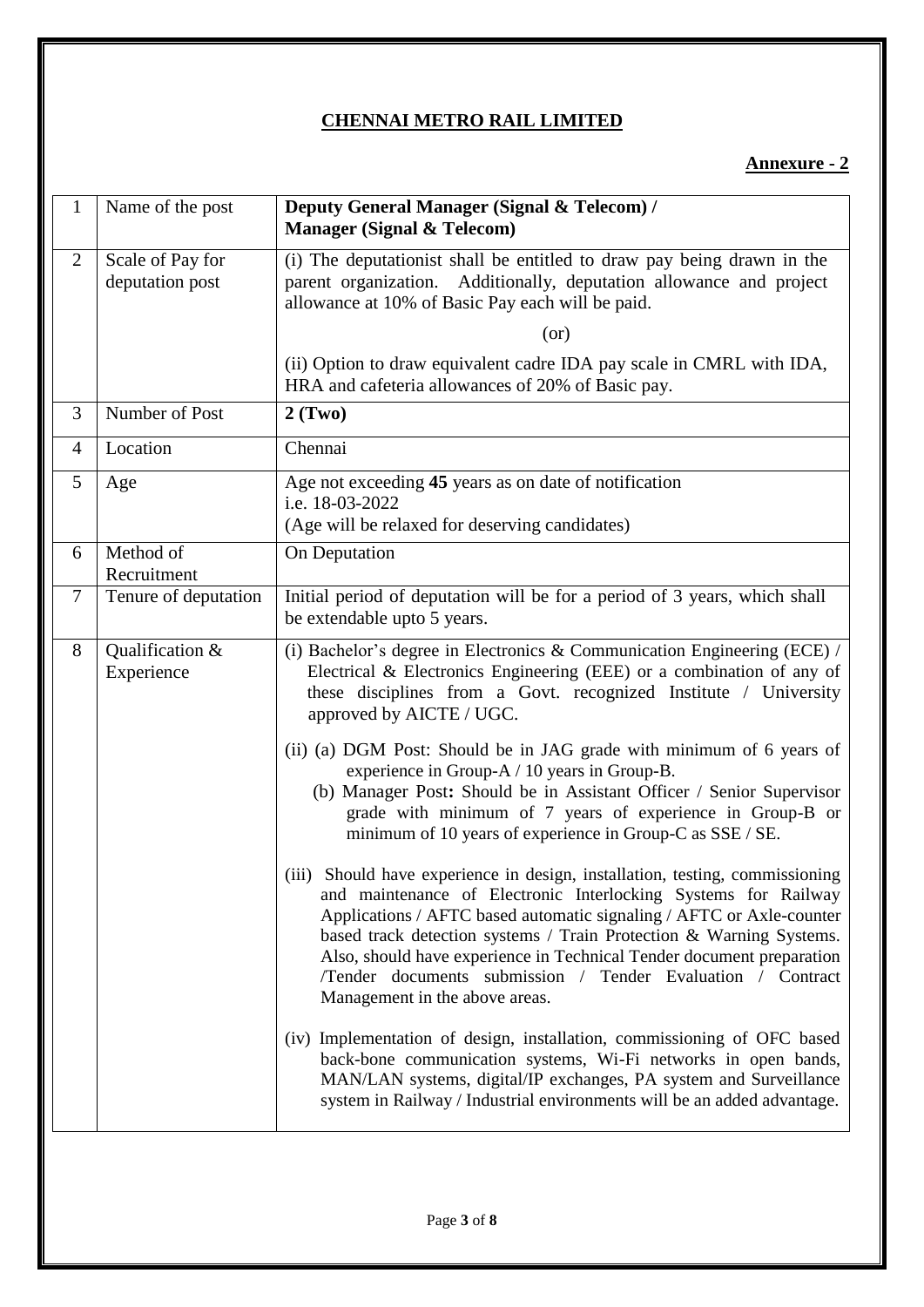### **General Terms and Conditions:**

- a. Application should be sent through proper channel to CMRL in the prescribed format as given below along with the following documents:
	- i. Application Form
	- ii. Date of Birth Proof: Copy of Birth Certificate or 10<sup>th</sup> Certificate
	- iii. Copy of proof of Educational Qualifications.
	- iv. Copy of Experience Certificate
	- v. Copy of Community Certificate
	- vi. Other relevant certificates (if any)
	- vii. Duly attested copies of last 5 years ACRs of the applicant
	- viii. Vigilance clearance and Integrity certificate as per the pro-forma attached
	- ix. Copy of the detailed Resume / Bio-data / CV
- b. Depending on the requirement the CMRL reserves the right to cancel / curtail / increase the number of vacancies without any further notice and without assigning any reason thereof.
- c. Merely meeting the above qualifications and experience shall not entitle a candidate to be selected for interview. Only short-listed candidates will be notified for interview. CMRL reserves the right to shortlist the candidates. Acceptance or rejection of application of the candidates will be at the sole discretion of Management.
- d. Depending upon the response, the management reserves the right to increase or decrease the eligibility standards / criteria for the said post.
- e. CMRL reserves the right to withdraw the advertised posts at any time without assigning any reason and also reserves the right to fill either in the same position or at a lower position or not to fill the posts and CMRL decision in this regard shall be final.
- f. The last date for receipt of application is 17.06.2022.
- g. Applicants shall compulsorily provide an email ID for correspondence. All correspondence from CMRL shall be sent only through the email ID provided by the applicant.
- h. Telephonic queries (044-2379 2000) will be attended on all working days between 10:00a.m to 6.00 p.m.
- i. Email queries may be addressed to  $\ln \omega$  cmrl.in
- j. The forwarding authority should send the application form along with the above mentioned documents to the below mentioned address: -

Joint General Manager (HR), Chennai Metro Rail Limited, Admin Building, CMRL Depot, Poonamallee High Road, Koyambedu, Chennai – 600107.

Joint General Manager (HR)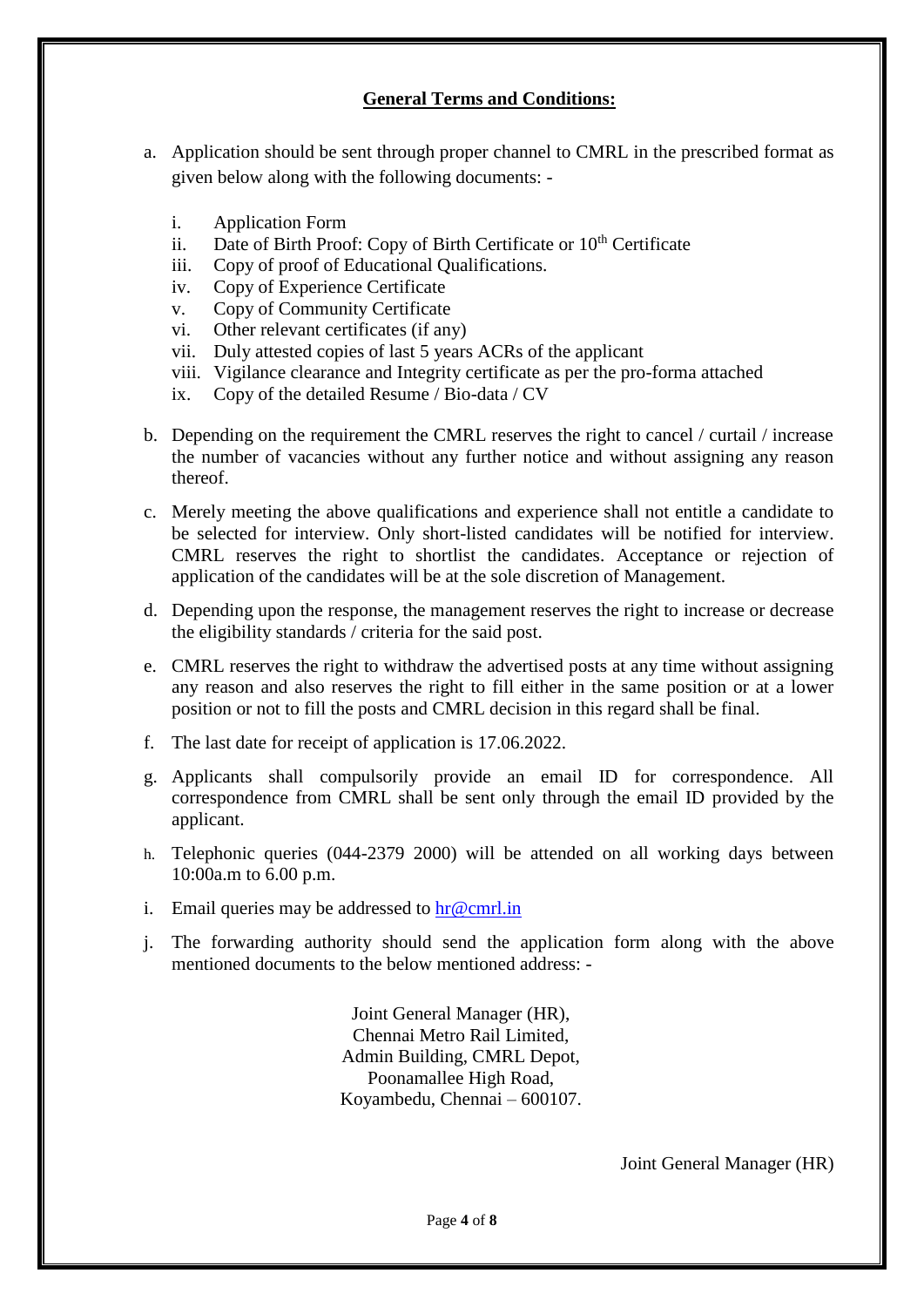### **PROFORMA OF THE CERTIFICATE TO BE GIVEN BY THE HEAD OF THE DEPARTMENT**

Certificate in respect of Shri/Smt. (Name & Designation)

- 1. The particulars furnished by the applicant are correct and he/she fulfills the eligibility criteria.
- 2. It is certified that no disciplinary / vigilance case is pending or contemplated against the applicant and he/she is clear from the vigilance angle.
- 3. His / Her integrity is certified.
- 4. It is certified that no major / minor penalties have been imposed on the Officer during the last 10 years.
- 5. Attested copies of ACRs for the last five years are enclosed.

 Signature of the HOD Name along with official seal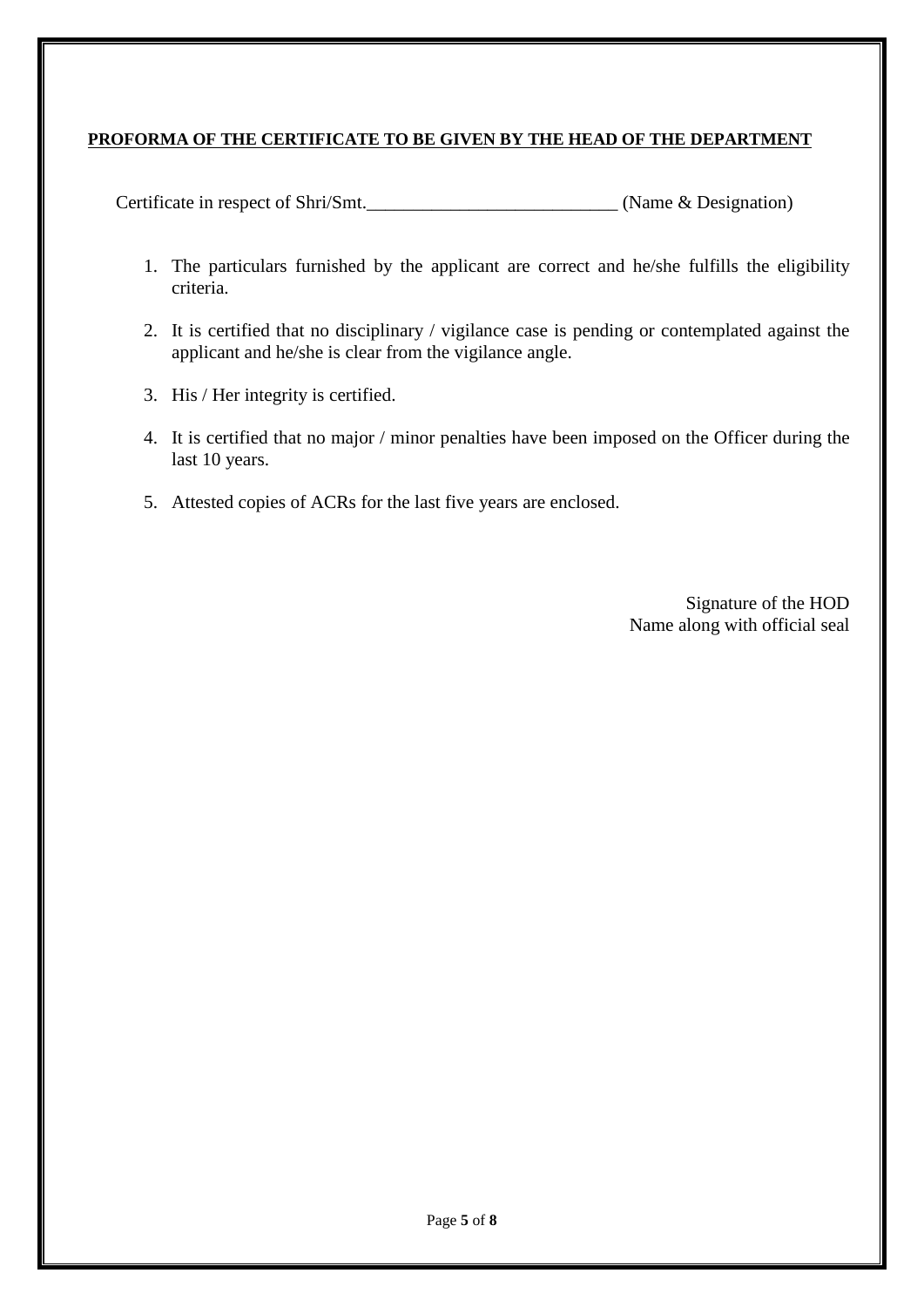| <b>CHENNAI METRO RAIL LIMITED</b><br>(A Joint Venture of Govt. of India & Govt. of Tamil Nadu) Admin<br>Building, CMRL Depot, Poonamallee High Road,<br>Koyambedu, Chennai- 600107.<br>Affix Self-<br>Attested<br>Photograph |                                                            |                          |                       |          |             |                                                                       |                           |            |           |                |                      |  |                                    |  |              |             |  |
|------------------------------------------------------------------------------------------------------------------------------------------------------------------------------------------------------------------------------|------------------------------------------------------------|--------------------------|-----------------------|----------|-------------|-----------------------------------------------------------------------|---------------------------|------------|-----------|----------------|----------------------|--|------------------------------------|--|--------------|-------------|--|
|                                                                                                                                                                                                                              |                                                            |                          |                       |          |             | <b>APPLICATION FORM</b><br>(Please fill in <b>BLOCK</b> Letters only) |                           |            |           |                |                      |  |                                    |  |              |             |  |
|                                                                                                                                                                                                                              |                                                            |                          |                       |          |             |                                                                       |                           |            |           |                |                      |  |                                    |  |              |             |  |
|                                                                                                                                                                                                                              |                                                            |                          |                       |          |             |                                                                       |                           |            |           |                |                      |  |                                    |  |              |             |  |
|                                                                                                                                                                                                                              |                                                            |                          |                       |          |             |                                                                       |                           |            |           |                |                      |  |                                    |  |              |             |  |
|                                                                                                                                                                                                                              | <b>Personal Details:</b><br><b>Name in CAPITAL LETTERS</b> |                          |                       |          |             |                                                                       |                           |            |           |                |                      |  |                                    |  |              |             |  |
|                                                                                                                                                                                                                              | Surname                                                    |                          |                       |          |             | First name                                                            |                           |            |           |                |                      |  | Middle name                        |  |              |             |  |
|                                                                                                                                                                                                                              |                                                            |                          |                       |          |             |                                                                       |                           |            |           |                |                      |  |                                    |  |              |             |  |
| <b>Father's Name</b>                                                                                                                                                                                                         |                                                            |                          |                       |          |             |                                                                       |                           |            |           |                |                      |  |                                    |  |              |             |  |
|                                                                                                                                                                                                                              |                                                            |                          |                       |          |             |                                                                       | <b>Husband's Name</b>     |            |           |                |                      |  |                                    |  |              |             |  |
|                                                                                                                                                                                                                              |                                                            |                          | <b>Marital Status</b> |          |             |                                                                       |                           |            |           |                |                      |  |                                    |  |              |             |  |
| <b>Nationality</b>                                                                                                                                                                                                           |                                                            | <b>State of Domicile</b> |                       | M        | Gender      | $\mathbf{F}$                                                          |                           |            | Married   | Unmarried      | Widow                |  |                                    |  | Divorcee     |             |  |
|                                                                                                                                                                                                                              |                                                            |                          |                       |          |             |                                                                       |                           |            |           |                |                      |  |                                    |  |              |             |  |
| Date of Birth<br>(DD/MM/YYYY)                                                                                                                                                                                                |                                                            | Age (as on<br><b>Yrs</b> | <b>Months</b>         |          | <b>Days</b> |                                                                       | <b>Religion</b>           |            |           |                |                      |  |                                    |  |              |             |  |
|                                                                                                                                                                                                                              |                                                            |                          |                       |          |             | Hindu                                                                 |                           |            | Muslim    | Christian      | Specify if<br>Others |  |                                    |  |              |             |  |
| Category<br>(Tick the appropriate category and enclose valid certificate from the appropriate<br>Authority for categories other than General).                                                                               |                                                            |                          |                       |          |             |                                                                       |                           |            |           |                |                      |  |                                    |  |              |             |  |
| <b>GEN</b>                                                                                                                                                                                                                   | BC                                                         | <b>BCM</b>               |                       | MBC & DC |             | <b>SC</b>                                                             |                           | <b>SCA</b> | <b>ST</b> | EX-<br>Service |                      |  | Differently<br><b>Abled Person</b> |  | Tamil Medium | Studied     |  |
| Local Address/Address for communication                                                                                                                                                                                      |                                                            |                          |                       |          |             |                                                                       | <b>Permanent Address:</b> |            |           |                |                      |  |                                    |  |              |             |  |
|                                                                                                                                                                                                                              |                                                            |                          |                       |          |             |                                                                       |                           |            |           |                |                      |  |                                    |  |              |             |  |
|                                                                                                                                                                                                                              |                                                            |                          |                       |          |             |                                                                       |                           |            |           |                |                      |  |                                    |  |              |             |  |
|                                                                                                                                                                                                                              |                                                            |                          |                       |          |             |                                                                       |                           |            |           |                |                      |  |                                    |  |              |             |  |
|                                                                                                                                                                                                                              | Pin                                                        |                          |                       |          | Pin         |                                                                       |                           |            |           |                |                      |  |                                    |  |              |             |  |
| Tel . No / Mobile No:                                                                                                                                                                                                        |                                                            |                          |                       |          |             |                                                                       |                           |            |           |                |                      |  |                                    |  |              |             |  |
| E-mail:<br>Home Town                                                                                                                                                                                                         |                                                            |                          |                       |          |             |                                                                       |                           |            |           |                |                      |  |                                    |  |              |             |  |
|                                                                                                                                                                                                                              |                                                            |                          |                       |          |             |                                                                       |                           |            |           |                |                      |  |                                    |  |              |             |  |
|                                                                                                                                                                                                                              |                                                            |                          |                       |          |             |                                                                       |                           |            |           |                |                      |  |                                    |  |              | (Signature) |  |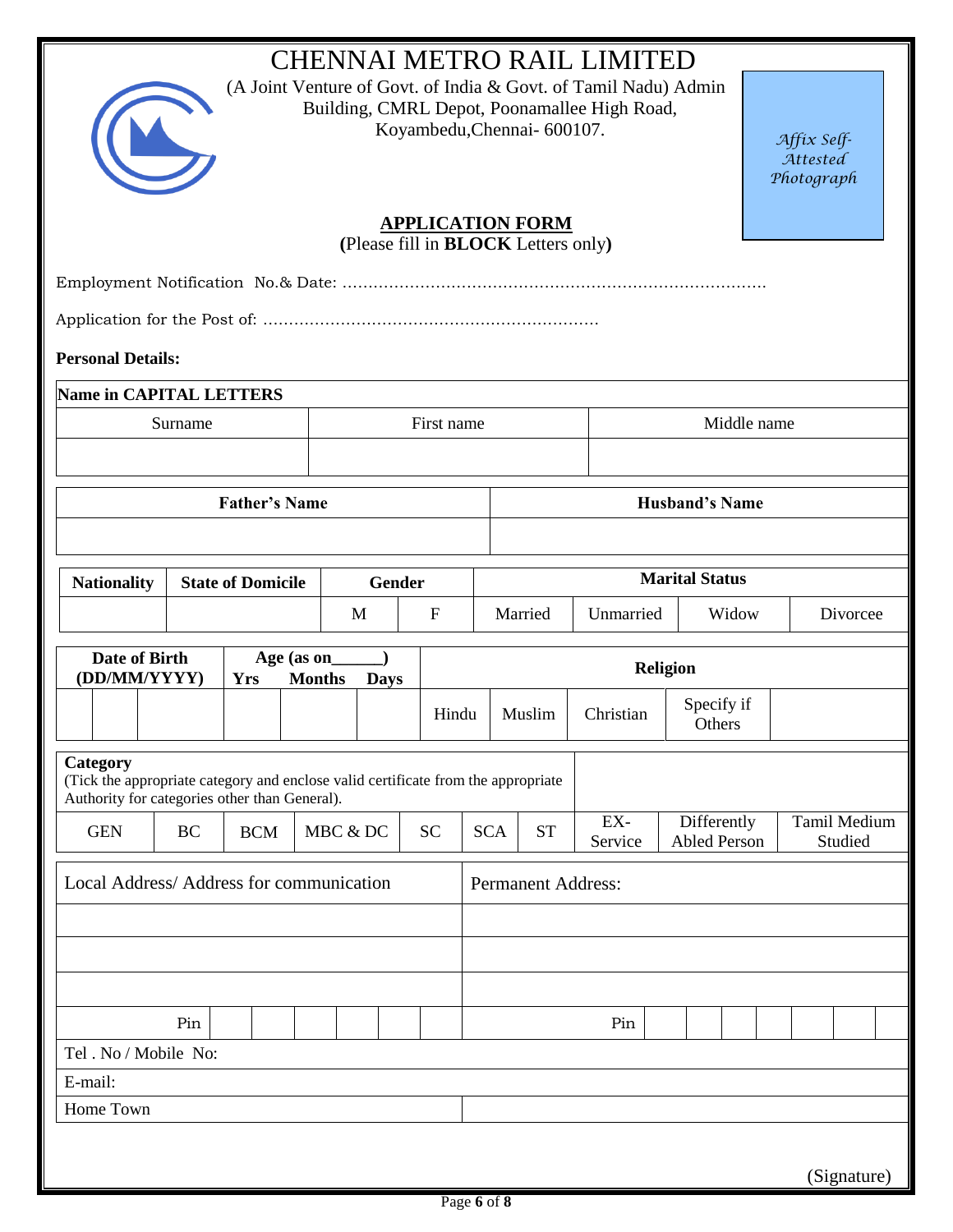| Qualification             |                                                                                   |  | College / University /<br><b>Institution</b> |                            |  |  |                                       |    | Name of the<br><b>Degree</b> |                     |                               | <b>Duration of</b><br>the course | <b>Year of</b><br>passing | % of<br><b>Marks</b> |  |
|---------------------------|-----------------------------------------------------------------------------------|--|----------------------------------------------|----------------------------|--|--|---------------------------------------|----|------------------------------|---------------------|-------------------------------|----------------------------------|---------------------------|----------------------|--|
| Matriculation (10th STD.) |                                                                                   |  |                                              |                            |  |  |                                       |    |                              |                     |                               |                                  |                           |                      |  |
|                           | Higher Secondary(+2)                                                              |  |                                              |                            |  |  |                                       |    |                              |                     |                               |                                  |                           |                      |  |
| <b>UG</b>                 |                                                                                   |  |                                              |                            |  |  |                                       |    |                              |                     |                               |                                  |                           |                      |  |
| PG                        |                                                                                   |  |                                              |                            |  |  |                                       |    |                              |                     |                               |                                  |                           |                      |  |
|                           | Other Qualifications                                                              |  |                                              |                            |  |  |                                       |    |                              |                     |                               |                                  |                           |                      |  |
|                           | Work Experience (Self attested certificate copies to be enclosed):                |  |                                              |                            |  |  |                                       |    |                              |                     |                               |                                  |                           |                      |  |
|                           | Name of the<br>organization/                                                      |  | Post(s) held                                 |                            |  |  | (Mandatory to fill<br>up all columns) |    |                              | Total no.           |                               | <b>Basic pay</b>                 |                           |                      |  |
|                           | Type of organization<br>(Govt/PSU/PVT)                                            |  |                                              | From                       |  |  |                                       | To |                              | of Years<br>&Months | (Scale of pay)<br>/ Grade     |                                  | <b>Job Responsibility</b> |                      |  |
|                           |                                                                                   |  |                                              | <b>DD /MM /YYYY</b>        |  |  |                                       |    |                              |                     |                               |                                  |                           |                      |  |
|                           |                                                                                   |  |                                              |                            |  |  |                                       |    |                              |                     |                               |                                  |                           |                      |  |
|                           |                                                                                   |  |                                              |                            |  |  |                                       |    |                              |                     |                               |                                  |                           |                      |  |
|                           |                                                                                   |  |                                              |                            |  |  |                                       |    |                              |                     |                               |                                  |                           |                      |  |
|                           |                                                                                   |  |                                              |                            |  |  |                                       |    |                              |                     |                               |                                  |                           |                      |  |
|                           |                                                                                   |  |                                              |                            |  |  |                                       |    |                              |                     |                               |                                  |                           |                      |  |
|                           | Note:- You may attach additional sheets for qualification/Experience if required. |  |                                              |                            |  |  |                                       |    |                              |                     |                               |                                  |                           |                      |  |
|                           | Please indicate two references in senior positions in your previous workplaces:-  |  |                                              |                            |  |  |                                       |    |                              |                     |                               |                                  |                           |                      |  |
| S.No                      | Name                                                                              |  |                                              | <b>Current Designation</b> |  |  |                                       |    | Organization                 |                     | Contact No /<br>Mob.No/Tel.No |                                  | Official Email ID         |                      |  |
| 1                         |                                                                                   |  |                                              |                            |  |  |                                       |    |                              |                     |                               |                                  |                           |                      |  |
| $\overline{a}$            |                                                                                   |  |                                              |                            |  |  |                                       |    |                              |                     |                               |                                  |                           |                      |  |
|                           | If selected specify the minimum required joining time                             |  |                                              |                            |  |  |                                       |    |                              |                     |                               |                                  |                           |                      |  |
|                           | <b>Extra-Curricular activities</b>                                                |  |                                              |                            |  |  |                                       |    |                              |                     |                               |                                  |                           |                      |  |
|                           |                                                                                   |  |                                              |                            |  |  |                                       |    |                              |                     |                               |                                  |                           |                      |  |

(Signature)